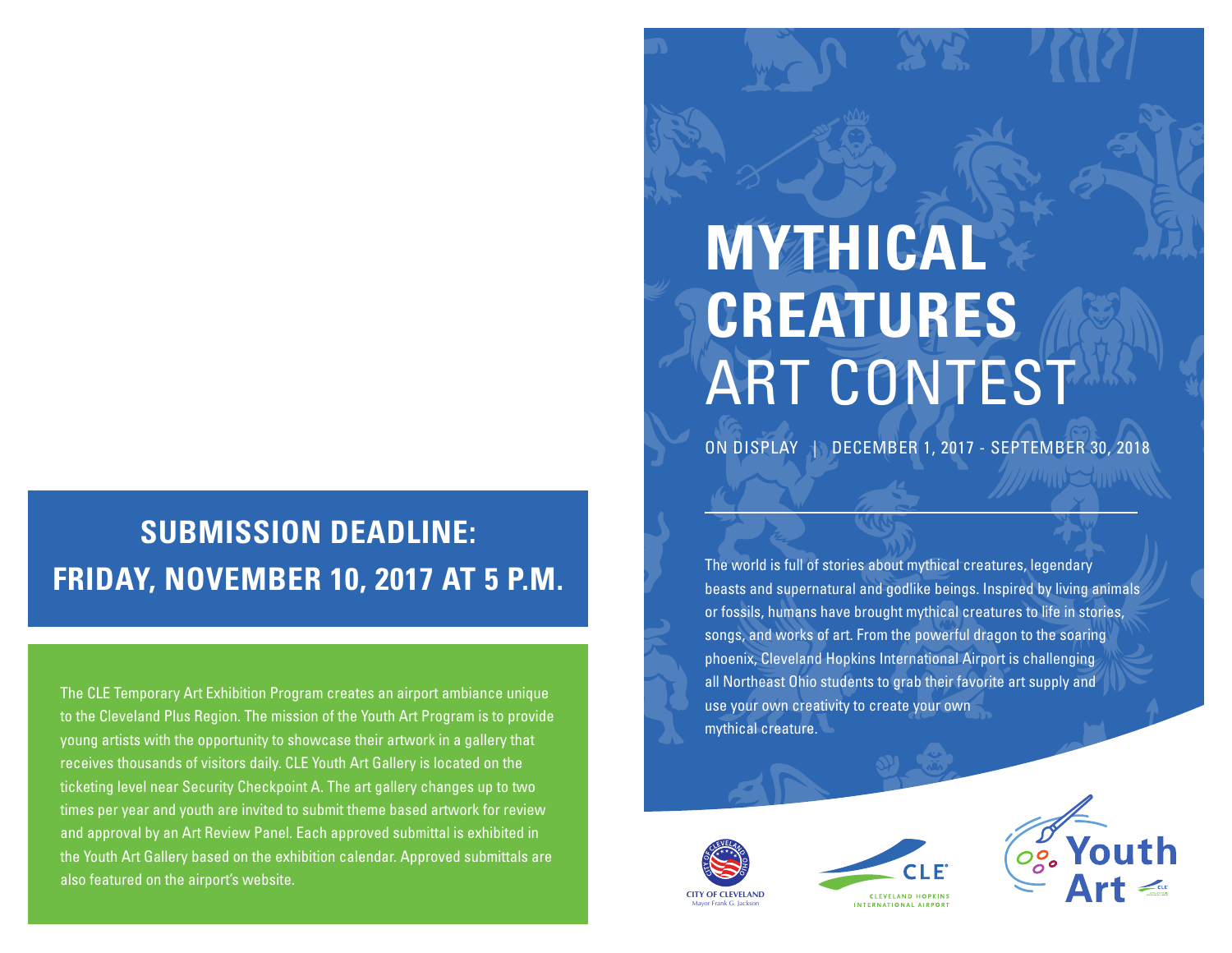- Only youth artists submitting their original work will be eligible to participate. Not accepted: kits, paint-by-numbers pieces; photocopies, or photographs of artwork; magazine or book illustrations, random snapshots.
- All youth artist submittals will be reviewed by an Art Review Panel. Additional information may be requested from the youth artist either verbally or in writing. Failure to comply with such request will automatically disqualify the youth artist from further consideration.
- All artwork exhibited must be appropriate for all ages of the general public and viewing in an airport venue.
- The Art Review Panel reserves the right to disqualify entries they consider to be unacceptable or inappropriate for a public exhibit.
- If selected you must submit the original artwork within 3 days after notification of selection.
- Youth artists whose proposals have not been selected for consideration will be notified in writing at the address given in the proposal.
- If you would like your proposal returned, please make arrangements for retrieval.
- Each youth artist is responsible for retrieving his/her artwork within two

weeks of notification. Neither the City of Cleveland nor Cleveland Hopkins International Airport will be responsible for unclaimed works. Unclaimed artwork will be held for a period of 30 days then discarded.

- After artwork has been accepted, a substitution cannot be made.
- Artwork selected must remain in the dispay area for the entire exhibition timeframe. No early withdraws.
- The City of Cleveland will not be liable for any costs incurred by the artist associated with the preparation of a proposal submitted in response to this Call for Youth Artists.
- Nothing contained in this Call for Youth Artists shall create any contractual relationship between the City of Cleveland and the youth artist.
- Every attempt will be made to preserve, secure and protect each submittal; but the City of Cleveland cannot be responsible for damages, loss of art submittals, or the cancellation of this exhibit due to unforeseen circumstances. The placing of art in the exhibition constitutes an agreement on the part of the youth artist with the conditions herein set forth. The City of Cleveland reserves the right to publish for publicity purposes reproductions of the submittals.

## **RULES & REGULATIONS SUBMISSION GUIDELINES**

There is no cost to participate as a youth artist. Youth artists interested in submitting must complete the entry form and submit any digital/original samples by :

#### **Friday, November 10, 2017 at 5 p.m.**

- Completed entry form must accompany entry and be attached/affixed (not stapled or paper clipped) to the back of entry
- Teachers: If you are submitting on behalf of your student(s), please complete the Teacher Entry Form.
- The artwork must depict one or more mythical creature(s).
- Submit up to 5 images of two-dimensional artwork only. All artwork must be **original creative** artwork by the artist. Because the contest encourages individual creativity, help from another person(s) is not permitted.
- All mediums of two-dimensional artwork are encouraged. Paintings: oil, acrylics, watercolor, etc.; Drawings: colored pencil, pencil, ink, marker, pastels, charcoal (charcoal and pastel drawings must be sprayed to prevent smearing.); Collages: must be two dimensional; Prints: lithographs, silkscreen, block prints; Mixed Media: use of more than two mediums such as pencil, ink, watercolor, etc.; Computer-generated art; Photographs
- You may submit an electronic version or original artwork.
- If submitting electronically, include a CD with your images as a .jpg file type. Label your CD with your "2017 Youth Art Mythical Creatures"and your full name.
- Jpeg files must be saved as **Artist Last Name.First Initial.Title of Art.** For example Smith.J.Mythical.
- If submitting original artwork, please adhere to the following:
- **Artwork must have youth artist's name and title of art attached to the back of work.**
- Youth artist's name is not to be written on the front of the entry.
- All submitted artwork must be ready for display. Canvas, wood, cradled hardboard, panels or any other hard type unframe able surface must be wired for hanging. Minimum size of artwork is 11"x14". Paper, cardstock, etc minimum size is 11"x14" and cannot exceed 25"x25". Please **do not** mat or border paper artwork. The Airport will frame and mat work for exhibition.
- Artwork that does not meet size limitations or specifications will be disqualified before judging.
- Entries that do not comply with **all** of the contest rules will not be accepted for review.

### **ELIGIBILITY**

**All public and private school students, youth groups and individual youth artists in the age groups shown below are invited to submit two-dimensional (2D) works of art for consideration.**

**Age Groups:**

**Junior Category** Group I: Age 6-10

**Intermediate Category** Group II: Age 11-14

**Senior Category** Group III: Age 15-18

### **All entries must be delivered by mail or hand delivered to:**

Cleveland Hopkins International Airport Attn: Shari L. Cloud, Community Relations 5300 Riverside Drive, P.O. Box 81009, Cleveland, Ohio 44181 216.898.5209

For hand delivery, please call (216)898-5209 to make arrangements.